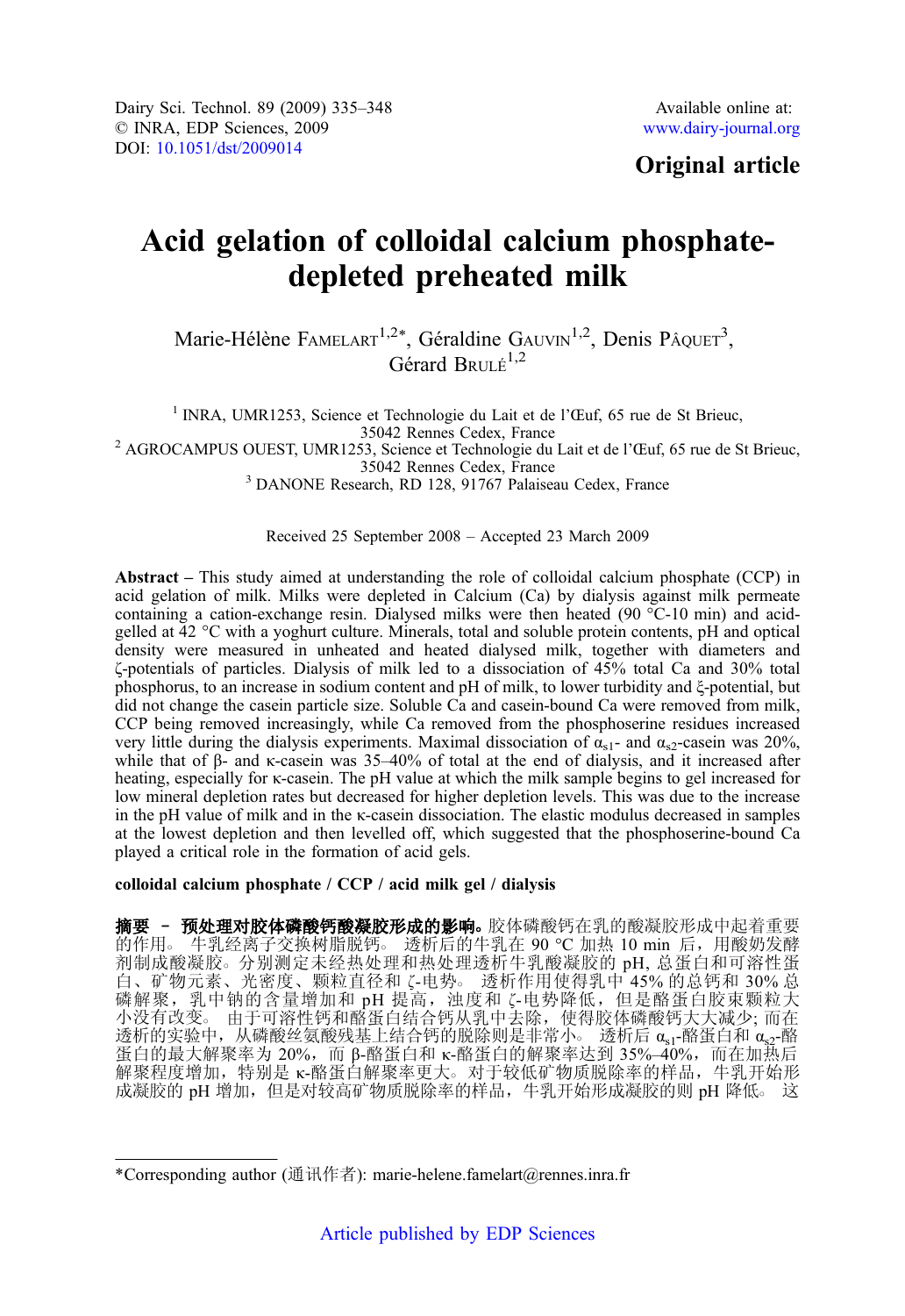是由于乳 pH 和 k-酪蛋白解聚的增加。在最低的脱钙量,所有样品的弹性模量降低然后趋 干稳定, 原因是磷酸丝氨酸与钙的结合在酸性凝胶的形成中起到了关键作用。

# 胶体磷酸钙 / CCP / 乳的酸凝胶 / 透析

Résumé – Gélification acide de lait déplétés en phosphate de calcium et chauffés. Cette étude a pour objectif de comprendre le rôle du phosphate de calcium colloïdal (CCP) dans la gélification acide du lait. Dans ce but, les micelles de caséines ont été déplétées en CCP par dialyse de lait contre un perméat de lait contenant une résine échangeuse de cations. Les laits dialysés étaient ensuite chauffés (90 °C-10 min) et gélifiés à 42 °C par acidification avec une culture bactérienne de yaourt. Les minéraux, les protéines totales et solubles, le pH et la blancheur ont été mesurés dans les laits dialysés chauffés et non chauffés, ainsi que le diamètre et le potentiel ζ des particules. La dialyse a entraîné une solubilisation maximale de 45 % du calcium total et de 30 % du phosphore total, une augmentation des teneurs en sodium et du pH, une densité optique réduite des laits et de plus faibles potentiels ζ, mais n'a pas eu d'effet sur la taille des particules. Le Ca soluble et le Ca lié à la caséine diminuaient dans le lait, le CCP diminuant régulièrement, tandis que le Ca lié aux phosphosérines diminuait peu, au fil de la dialyse. La dissociation de la caséine s'élevait à 20 % (caséines  $\alpha_{s1}$  et  $\alpha_{s2}$ ) et 35–40 % (caséines β et κ) dans le lait en fin de dialyse et augmentait après le traitement thermique, particulièrement pour la caséine κ. Le pH de gélification augmentait pour de faibles déplétions minérales et diminuait pour des plus fortes déplétions. Ceci s′expliquait par l'augmentation du pH du lait et de la dissociation de la caséine κ après le chauffage. Le module élastique diminuait pour les faibles déplétions en minéraux et n′évoluait plus pour des déplétions croissantes, ce qui suggère que le calcium lié aux phosphosérines est primordial dans la formation du gel acide.

phosphate de calcium colloïdal / CCP / gélification acide / dialyse

#### 1. INTRODUCTION

Many studies deal with the dissociation of colloidal calcium phosphate (CCP) from milk, mainly to understand the structure of casein micelles. For this purpose, either calcium-chelating agents [\[30,](#page-13-0) [33](#page-13-0), [39,](#page-13-0) [40,](#page-13-0) [42](#page-13-0)] or calcium (Ca) phosphate buffers [\[27](#page-13-0), [39](#page-13-0)] or polyphosphate salts were added to milk [[6,](#page-12-0) [11](#page-12-0), [12](#page-12-0), [34\]](#page-13-0). In some studies, Cachelating agents or diluents were gently added using dialysis [[13](#page-12-0), [16](#page-12-0), [20](#page-13-0), [21,](#page-13-0) [26,](#page-13-0) [31,](#page-13-0) [32](#page-13-0)] and sometimes ion-exchange resins were used in dialysis experiments [[21](#page-13-0)] or in tank batch processes  $[35]$  $[35]$ . Most of these studies deal with the CCP solubilisation from milk, as soluble contents in both Ca and inorganic phosphate  $(P_i)$  were reported to increase. But, changes in the salt partition depend on the way used to decrease colloidal salts. With ethylenediamine-tetraacetate (EDTA) or citrate addition in milk, colloidal Ca and  $P_i$  decrease with a concomitant increase in soluble Ca [\[33\]](#page-13-0), while when these chelatants are added in a dialysis experiment, there is no increase in soluble Ca  $[16, 21, 26]$  $[16, 21, 26]$  $[16, 21, 26]$  $[16, 21, 26]$  $[16, 21, 26]$  $[16, 21, 26]$  $[16, 21, 26]$ . Ca is present in the casein micelle as two components: CCP and Ca directly bound to phosphoserine residues [[24](#page-13-0)]. Due to different association constants of Ca for organic phosphate  $(P_0)$  and  $P_i$ and to the low solubility of Ca inorganic phosphate salts, Ca in milk is present 1/3 in the soluble phase of milk, 1/6 bound to the phosphoserines and 1/2 in CCP [\[29](#page-13-0)]. According to Le Graët and Brulé [[24](#page-13-0)], acidification to pH 5.2 as performed in [[27](#page-13-0)] solubilises mainly CCP, probably as did Ca chelatants, but Odagiri and Nickerson [[30](#page-13-0)] reported that EDTA could make both forms of micellar Ca diffusible, while with citrate addition only CCP becomes diffusible. For example, calculations according to Mekmene et al. [[29](#page-13-0)] show that addition of trisodium citrate at 10 and 20 mmol $L^{-1}$ lead to a reduction in Ca as CCP of 50% and 98%, respectively, but also to a reduction in phosphoserine-bound Ca of 5%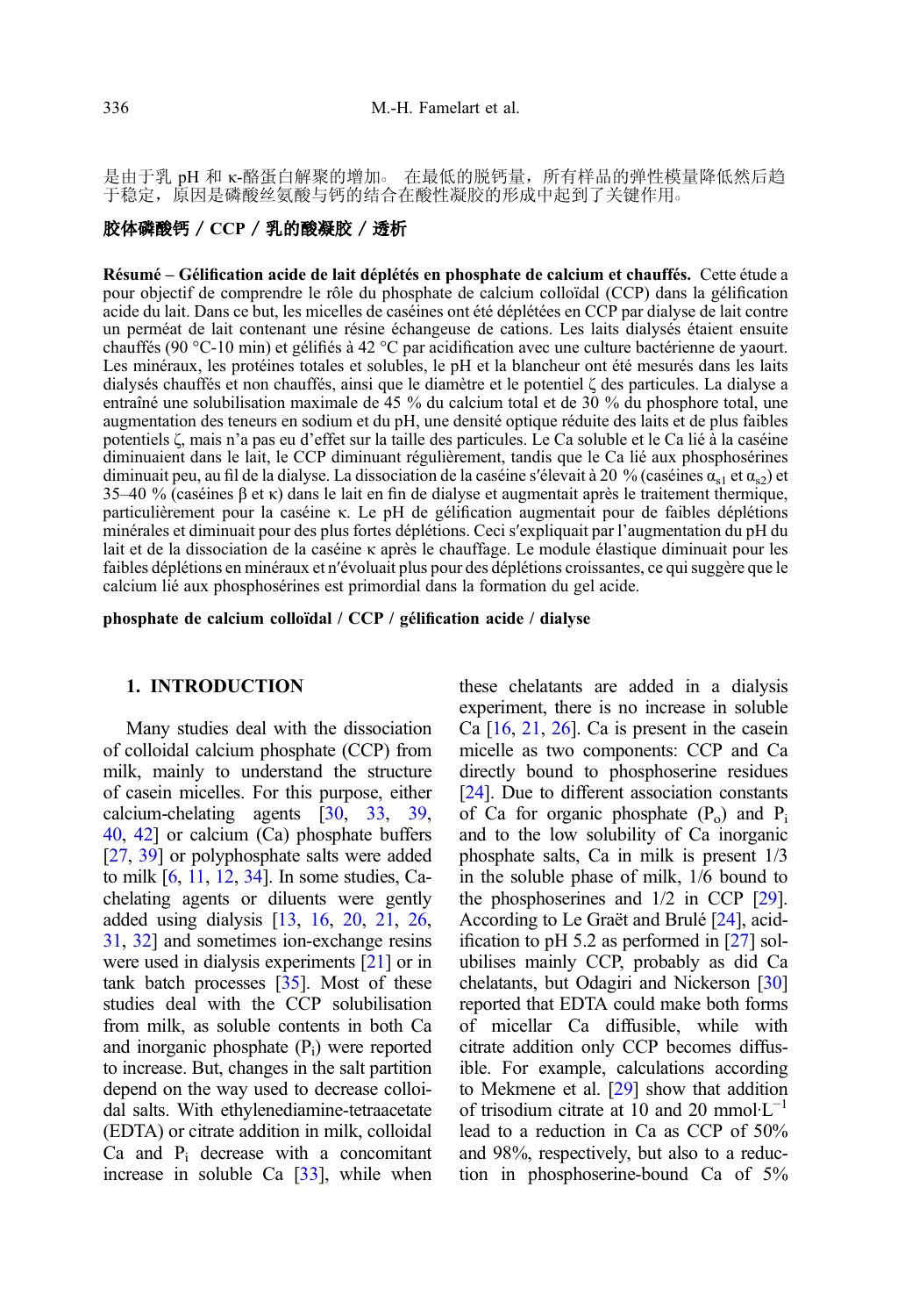and 11%. Citrate is less efficient in Ca solubilisation than EDTA, due to weaker chelating properties [\[29,](#page-13-0) [39](#page-13-0)]. Few studies on CCP depletion investigated the functional properties of demineralised casein micelles, such as acid or rennet gelation [[6](#page-12-0), [11](#page-12-0)–[13](#page-12-0), [33](#page-13-0), [40\]](#page-13-0).

Results report that CCP reduction by addition of citrate or EDTA in dialysis experiments is accompanied by a reduction in the turbidity of milk and by casein dissociation, sometimes up to destruction of casein micelles. A low CCP depletion using trisodium citrate addition to milk [[33](#page-13-0)] has been reported to increase the elastic modulus G′ of acid gels and to reduce whey separation, because of facilitated rearrangement and molecular mobility of the micelle structure.

In acid gel formation, the micelle undergoes mineral solubilisation and casein dissociation  $[8, 9]$  $[8, 9]$  $[8, 9]$ . The aim of this study was therefore to understand whether or not the initial structure and mineralisation of the casein micelle have consequences on thefinal acid gel. Forthis purpose, casein particles were depleted in CCP by dialysis of reconstituted milk against a weak cationexchange resin and then yoghurts were manufactured with the modified milks.

#### 2. MATERIALS AND METHODS

#### 2.1. Materials

Skim milk was reconstituted from low heat skim milk powder (whey protein nitro-gen index = 9.5) [\[36\]](#page-13-0), at 132 g·kg<sup>-1</sup> dry matter into agitated deionised water and equilibrated for 2 h at room temperature.

In addition, fresh skim milk from a local plant (Entremont Alliance, Montauban, France) was pasteurised at 66 °C for 20 s and ultrafiltered on an 8 kg·mol−<sup>1</sup> molecular weigh cut-off (MWCO) membrane (Tami industries, Nyons, France). Milk ultrafiltrate

(UF) was then sterilised by filtration using a 0.2-μm sterile membrane (Nalgène, Fisher Scientific, Illkirch, France) and stored at 4 °C. Milk UF was obtained from fresh skim milk, because too much powder would have been necessary for the preparation of the large required volumes of UF. As fresh skim milk contains 100 g·kg<sup>-1</sup> dry matter, it had a lower lactose concentration than the reconstituted milk. Lactose was added to milk UF (UF+) just before dialysis to reach a final content of 72.03 g·kg<sup> $-1$ </sup> based on the lactose contents of fresh and reconstituted milk. Yet, the reconstituted milk was richer in every soluble component than the UF+, except for lactose.

Milk was then dialysed into dialysis bags (MWCO 8000 g·mol−<sup>1</sup> , Spectra Por, 54-mm flat width) at  $4^{\circ}$ C against a weak cationexchanger resin with carboxylate functional groups (Macro Prep CM, Bio-Rad, Marnes-la-Coquette, France) suspended in  $UF+$ .

Three dialyses were performed as follows:

- In D1 dialysis, 8 fractions of 20 mL of milk were dialysed against 1.5 L of UF+ containing 210 mL of resin (dialysis bag surface  $\sim$  313 cm<sup>2</sup>).
- In D2 dialysis, 4 fractions of 140 mL of milk were dialysed against 4 L of UF+ containing 850 mL of resin (dialysis bag surface  $\sim$  731 cm<sup>2</sup>).
- In D3 dialysis, 3 fractions of 140 mL of milk were dialysed against 3 L of UF+ containing 900 mL of resin, added stepwise: 300 mL at 0 h, 14.25 h and 21.75 h since the beginning of dialysis (dialysis bag surface  $\sim$  542 cm<sup>2</sup>). Samples of milk were taken for analysis just before addition of resin.

Samples from the three dialysis experiments were removed at different times during the dialysis and were analysed. A fraction of D2 and D3 samples was introduced to a glass tube and heat-treated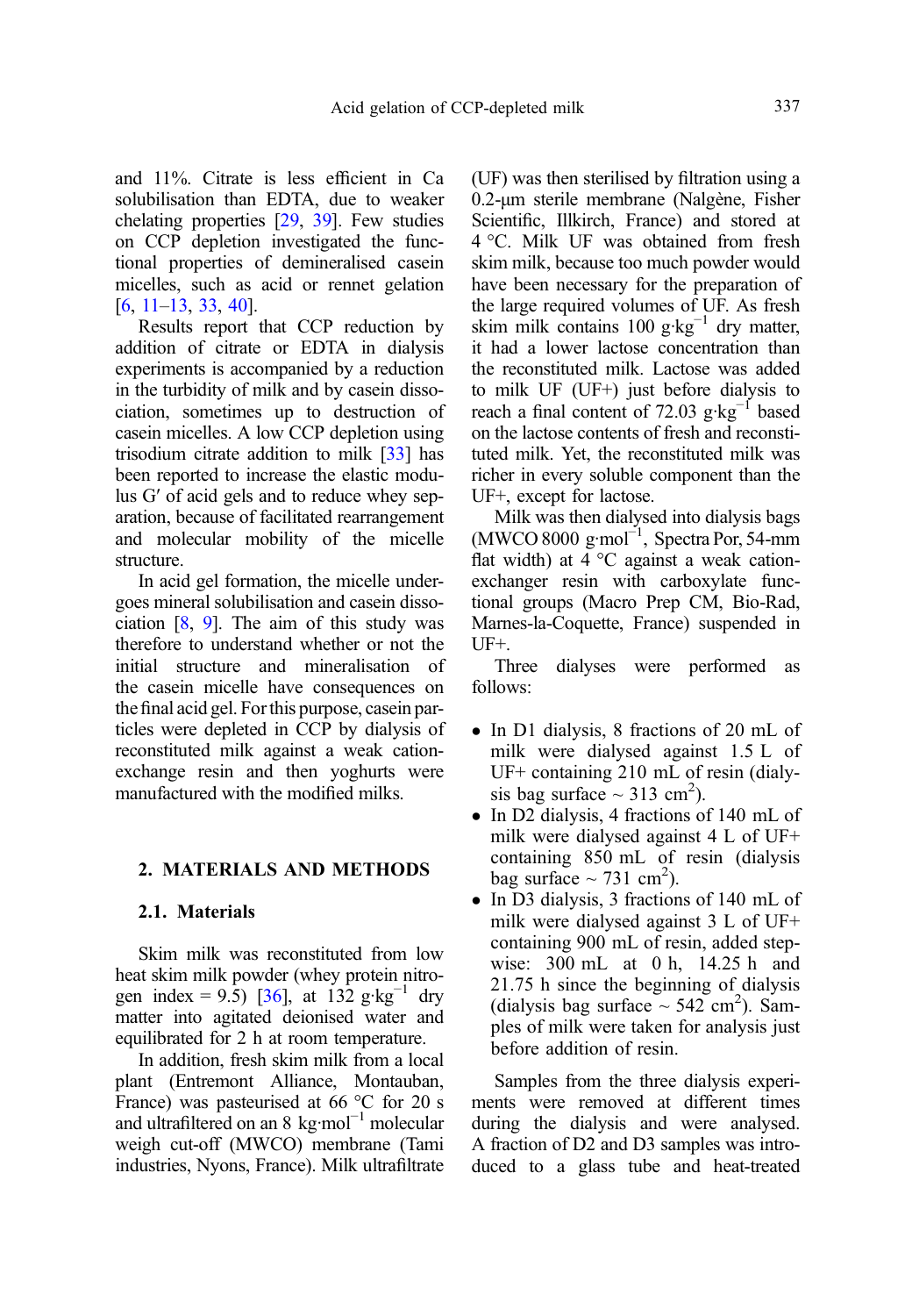at 90 °C for 24 min by immersing in a water bath (10 min come-up time).

Heat-treated samples were equilibrated for 2 h at 42  $\degree$ C and inoculated with lyoph-<br>ilised non-ropy cultures of *Streptococcus* ilised non-ropy cultures of *Streptococcus*<br>thermonhilus ST060 and *Lactobacillus bul*thermophilus ST060 and *Lactobacillus bul-*<br>g*aricus LB340 (Danisco France, Dangé*garicus LB340 (Danisco France, Dangé-Saint-Romain, France) at  $0.02 \text{ U·L}^{-1}$ . Acidification was monitored with time using a thin pH electrode (Inlab 423, Mettler Toledo, Paris, France) immersed in the rheometer cylinder. Low amplitude dynamic oscillation was performed in a rheometer<br>(AR1000. TA instruments. Waters.  $(AR1000, TA$  instruments, St Quentin-en-Yvelines, France) at 42 °C, 1 Hz and 0.1% strain. The sample was covered with a thin layer of paraffin oil to avoid evaporation. The gel time  $(t_{gel})$  was defined as the point where the elastic modulus (G′)  $> 1$  Pa.

#### 2.2. Analysis

Physicochemical changes in the casein micelles induced by the dialysis process were observed to understand the role of the CCP on the structure of the casein micelle and on the acid gelation of milk. As indicators of casein micelle disintegration, partition of minerals between diffusible and casein micelle phases, optical density (OD) of milk, particle size and zeta potential of casein micelles were measured. A change in the zeta potential of casein micelles could relate to a change in the composition of casein micelles.

#### 2.2.1. Nitrogen

Total nitrogen (TN), non-casein nitrogen (NCN) and non-protein nitrogen (NPN) contents were determined from N analysis by the Kjeldahl method using Kjeltec digestion system (Técator, Höganäs, Sweden). The converting factors were 6.38, 6.25 and 6.19, respectively. The whey protein and casein contents were determined as NCN-NPN and TN-NCN. Measurements were performed in duplicate, except for NPN that was performed only once.

# 2.2.2. Lactose

Ten millilitre of 0.5 N NaOH were added to 0.25 g milk, and  $\sim$  150 mL water were added. Ten millilitre of 100 g·L−<sup>1</sup> zinc sulfate were added and the sample was made up to 200 mL with water. After stirring, this dilution was left undisturbed for 15 min at 20 °C and filtered on a 40 Whatman filter (Whatman GmbH, Dassel, Germany). One millilitre of 50 mL·L<sup>-1</sup> phenol solution was added to 1 mL filtrate in a glass tube, the solution was stirred and 5 mL concentrated sulphuric acid was then added to the bottom of the tube and stirred. The tubes were heattreated (100 °C for 10 min), cooled down and the coloured compound was measured at 490 nm after 1:30 h at room temperature. Lactose solutions from 0 to 0.1 g⋅kg<sup>-1</sup> were used as standards.

#### 2.2.3. Minerals

Milk was ultrafiltered on an Ultra free 15 membrane (MWCO 10 000 g·mol<sup>-1</sup>) (Vivascience, Palaiseau, France) at 20 °C to obtain the diffusible phase. Ca and sodium (Na) concentrations in milk and diffusible phase were determined by atomic absorption spectrometry [[14\]](#page-12-0). Phosphorus (P) was determined by a colorimetric method [[22](#page-13-0)]. Two dilutions were prepared by sample and two measurements were performed on each dilution. Organic phosphorus  $(P<sub>o</sub>)$  content in milk was estimated according to Gaucheron et al. [[15](#page-12-0)], corrected for the dilution of dialysed milks and used for the calculation of Pi . Inorganic casein-bound minerals were calculated as the difference between total inorganic and soluble contents.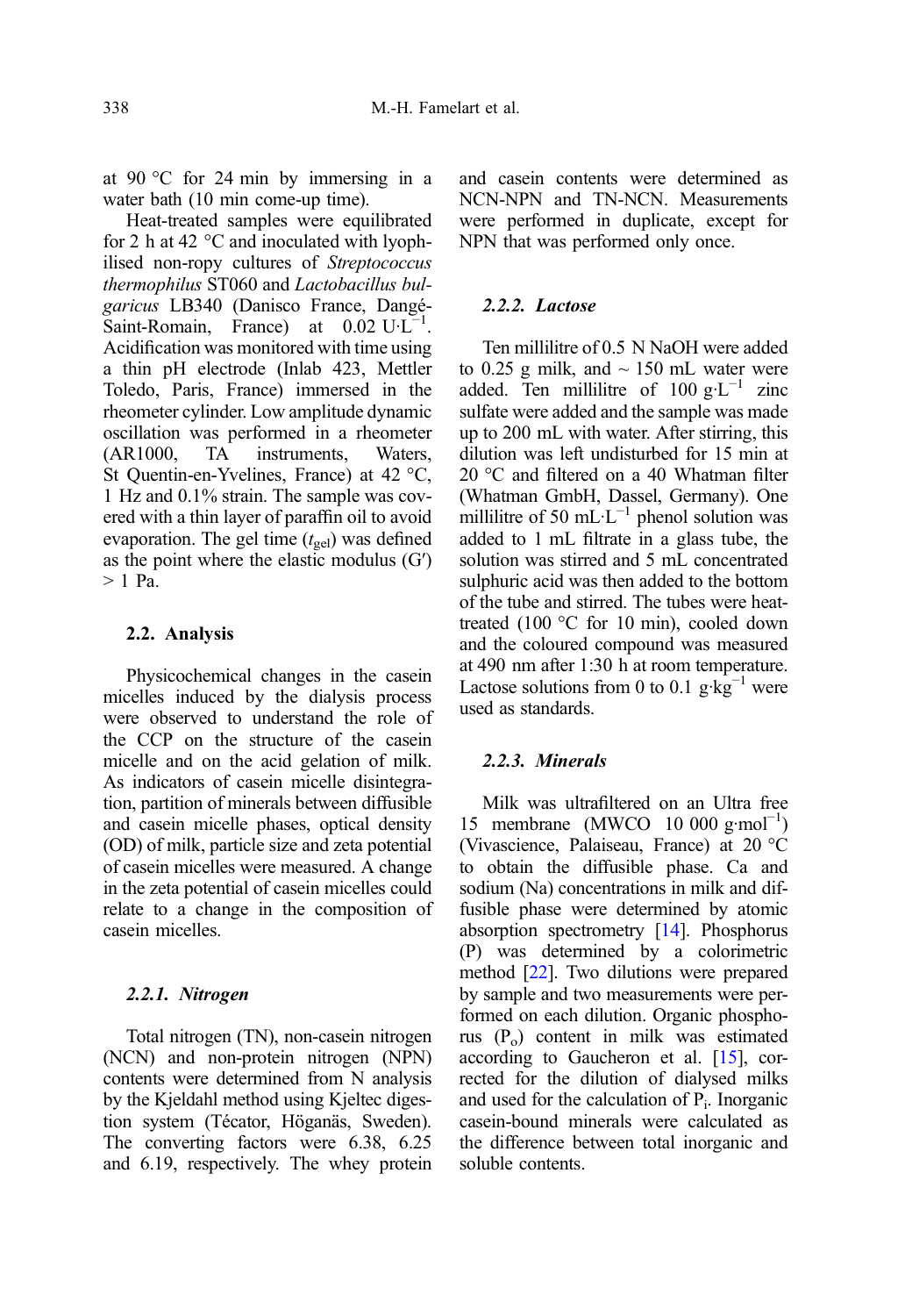#### 2.2.4. Soluble casein – HPLC

Colloidal and soluble proteins were separated by centrifugation at 50 000 $\times$  g for 90 min at 20 $\degree$ C and the supernatants were carefully removed. Milks and supernatants were frozen until analysis by reversed phase liquid chromatography (RP-HPLC) after reduction with dithiothreitol [\[23\]](#page-13-0). Soluble casein was calculated as its integrated peak area in the supernatant relative to its area in milk. After reduction of samples, α-lactalbumin and β-lactoglobulin were eluted together in a broad peak at the end of the chromatogram, so that it was not possible to evaluate the content of residual native whey proteins either in unheated or heated milk [\[23\]](#page-13-0). Two injections per sample were performed.

#### 2.2.5. Optical density of milk

Optical density of milk samples diluted using deionised water at  $1/50$  (v/v) was immediately measured at 600 nm. Ten dilutions and measurements were made to achieve a high accuracy.

#### 2.2.6. Particle size and zeta potential

The apparent hydrodynamic diameter of particles was calculated from photon correlation spectroscopy at a scattering angle of 90°, while  $\zeta$ -potential was deduced from their electrophoretic mobility at 25 °C with a Malvern Zeta sizer 3000 HS (Malvern Instruments SA, Orsay, France) in a 1000 fold dilution of milk in a buffer containing 20 mmol·L−<sup>1</sup> imidazole, 50 mmol·L−<sup>1</sup> NaCl and 5 mmol⋅L<sup>-1</sup> CaCl<sub>2</sub> at pH 7 and at 25 °C [[7](#page-12-0)]. The mean of  $7-10$  measurements for particle size and of 5 measurements for ζ-potential were obtained.

# 2.3. Calculations

The contents in case in-bound Ca and  $P_i$ removed from milk at time  $(t)$  during the dialysis were obtained by the differences between casein-bound contents at the beginning of the dialysis and casein-bound contents at  $t$ , in moles. The resin was initially in the form of a carboxylate salt of sodium. During the dialysis process, Na and Ca exchanged together, and Na replaced Ca in the milk salts. We assumed that an increase in Na content of dialysed milk was mainly due to the replacement of one mole of Ca by 2 moles of Na at the phosphoserine residues. As the dialysate was ultrafiltrate, the soluble phase of milk was in equilibrium with this ultrafiltrate, and thus, the increase in sodium content in milk was not ascribed to an increase in the ionic strength of milk. This allowed calculating the part of caseinbound Ca removed from the phosphoserines and by deduction, the one removed from the CCP. The ratio of the Ca removed from CCP to the casein-bound  $P_i$  removed from milk was so estimated in mol·mol<sup>-1</sup> and compared to the composition of CCP.

#### 3. RESULTS

The three dialysis experiments (D1, D2 and D3) were performed in different experimental conditions. Dialysis D1 was first performed with small milk volumes and frequent sampling to test the time range necessary to observe sufficient changes in the mineral contents of milk. These volumes did not allow the samples to be heat-treated and acidified. The D2 dialysis was performed to test the effect of the depletion in minerals on acid gelation properties of milk, and the D3 to test if successive additions of resins were a means to enhance the mineral depletion. Despite the differences in experimental conditions, the compositions of dialysed milks were similar among the three experiments. It was possible to draw some general trends.

For unknown reason, greater standard deviation values were obtained for the casein concentration in D3 than in D2 experiment [\(Tab. I](#page-5-0)).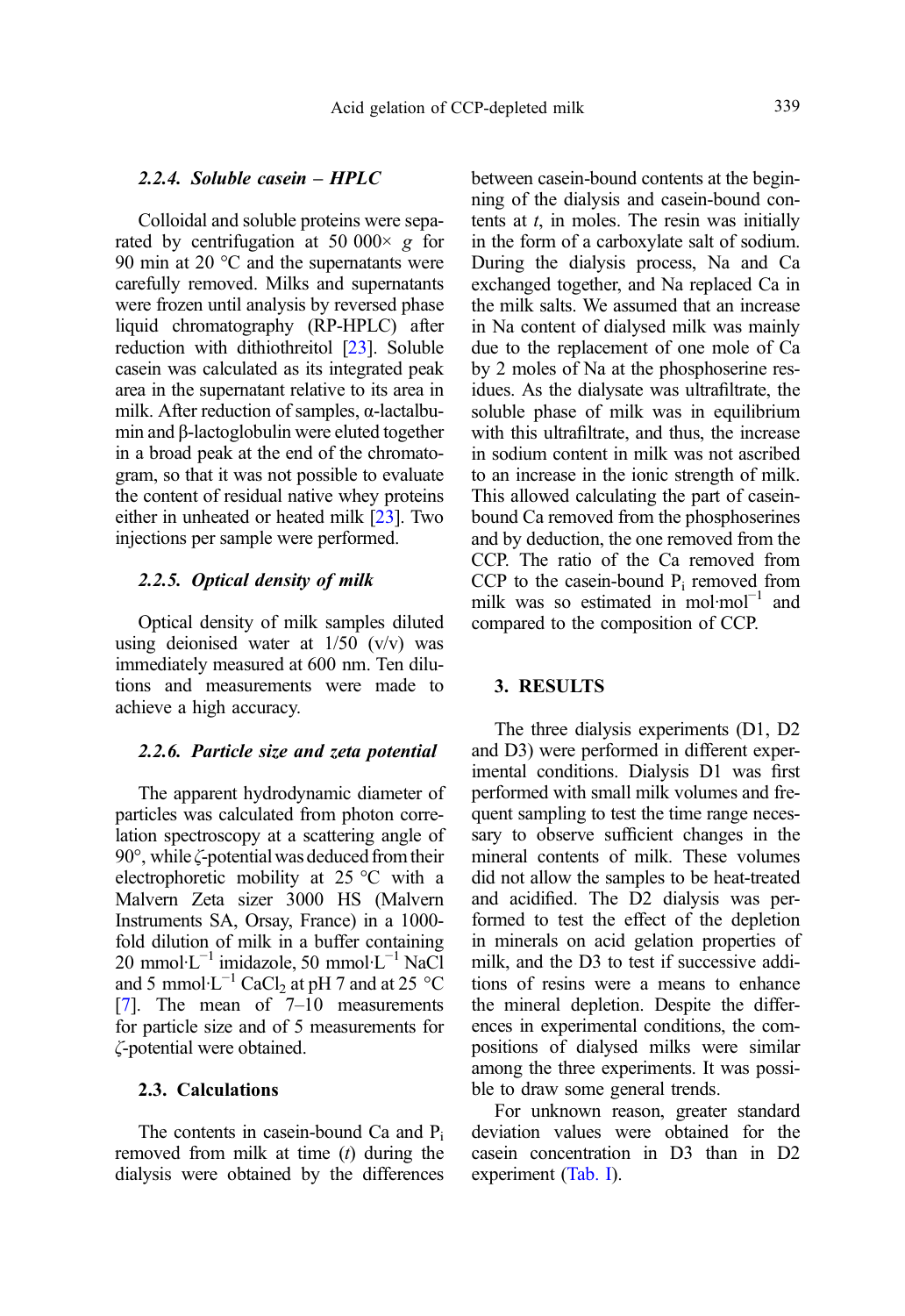<span id="page-5-0"></span>Table I. Physicochemical characteristics of milk samples during dialysis against <sup>a</sup> weak cation exchanger. D2 and D3 are two repetitions of the dialysis experiment.  $t_{\text{dialysis}}$ , time of dialysis; WP, whey proteins;  $t_{\text{gel}}$ , gelation time; pH<sub>gel</sub>, gelation pH;  $\tan\delta_{\text{min}}$ , minimum value of  $\tan\delta$  just after gelation; tanδ<sub>800</sub>, tanδ at 800 min; Δtan, difference between maximal and minimal value of tanδ;  $G'_{800}$ ,  $G'$  at 800 min; tanδ<sub>800</sub>, tanδ at 800 min.

|                | $t_{\rm dialysis}$ | $\zeta$ -potential (mV)        |                                | Casein              | WP                  | <b>NPN</b>          | $t_{\rm gel}$ | $pH_{gel}$ | $tan\delta_{\min}$ | $tan\delta_{800}$ | $\Delta \tan$ | $G'_{800}$ | $tan\delta_{800}$ |
|----------------|--------------------|--------------------------------|--------------------------------|---------------------|---------------------|---------------------|---------------|------------|--------------------|-------------------|---------------|------------|-------------------|
|                | (h)                | NH <sup>3</sup>                | $H^*$                          | $(g \cdot kg^{-1})$ | $(g \cdot kg^{-1})$ | $(g \cdot kg^{-1})$ | (min)         |            |                    |                   |               | (Pa)       |                   |
| D <sub>2</sub> | $\overline{0}$     | $-20.4 \pm 0.9^{aA\chi}$       | $-18.3 \pm 0.3^{\text{aBe}}$   | $39.37 \pm 1.04$    | $8.55 \pm 0.10$     | 2.37                | 209.5         | 5.33       | 0.338              | 0.406             | 0.070         | 854        | 0.2161            |
|                | 14.5               | $-19.8 \pm 0.8$ <sup>abA</sup> | $-17.1 \pm 0.7$ <sup>bB</sup>  | $39.34 \pm 0.01$    | $8.30 \pm 0.10$     | 2.14                | 225.6         | 5.31       | 0.375              | 0.453             | 0.078         | 643        | 0.2447            |
|                | 22.08              | $-18.9 \pm 0.8$ <sup>bdA</sup> | $-15.6 \pm 0.6^{\circ}$ B      | $34.64 \pm 0.07$    | $8.00 \pm 0.03$     | 2.00                | 226.1         | 5.40       | 0.393              | 0.467             | 0.074         | 619        | 0.2411            |
|                | 38.42              | $-16.8 \pm 0.8^{\text{ceA}}$   | $-15.3 \pm 0.5^{\text{cB}}$    | $33.91 \pm 0.24$    | $8.53 \pm 0.01$     | 1.67                | 247.8         | 5.41       | 0.417              | 0.492             | 0.075         | 650        | 0.2516            |
|                | 43.08              | $-17.8 \pm 0.7$ <sup>deA</sup> | $-15.9 \pm 0.5^{\text{cB}}$    | $33.79 \pm 0.24$    | $8.81 \pm 0.04$     | 1.34                | 240.0         | 5.34       | 0.429              | 0.500             | 0.071         | 714        | 0.2462            |
| D <sub>3</sub> | $\theta$           | $-18.5 \pm 0.5^{aA\varphi}$    | $-17.0 \pm 0.8$ <sup>aBλ</sup> | $36.12 \pm 4.23$    | $9.47 \pm 0.02$     | 2.23                | 215.7         | 5.34       | 0.336              | 0.406             | 0.070         | 839        | 0.2215            |
|                | 14.25              | $-18.7 \pm 0.8$ <sup>aA</sup>  | $-17.4 \pm 1.1^{aA}$           | $35.10 \pm 0.10$    | $8.93 \pm 0.03$     | 1.90                | 228.7         | 5.57       | 0.384              | 0.453             | 0.069         | 764        | 0.2453            |
|                | 21.75              | $-18.5 \pm 0.7$ <sup>aA</sup>  | $-16.2 \pm 0.7$ <sup>aB</sup>  | $34.82 \pm 3.89$    | $8.86 \pm 0.01$     | 1.80                | 237.5         | 5.16       | 0.398              | 0.470             | 0.073         | 651        | 0.2421            |
|                | 38.26              | $-17.5 \pm 0.8$ <sup>bA</sup>  | $-14.4 \pm 0.9^{\text{bB}}$    | $33.70 \pm 4.08$    | $8.59 \pm 0.01$     | 1.57                | 358.1         | 5.10       | 0.447              | 0.513             | 0.066         | 702        | 0.2735            |

 $*$  NH, non heat-treated; H, heat-treated.

<sup>abcae</sup> Mean of sample in a column obtained by one dialysis experiment (D2 or D3) with different superscripts differ significantly ( $P < 0.05\%$ ).<br><sup>AB</sup> Mean of samples on the same row with different superscripts differ sig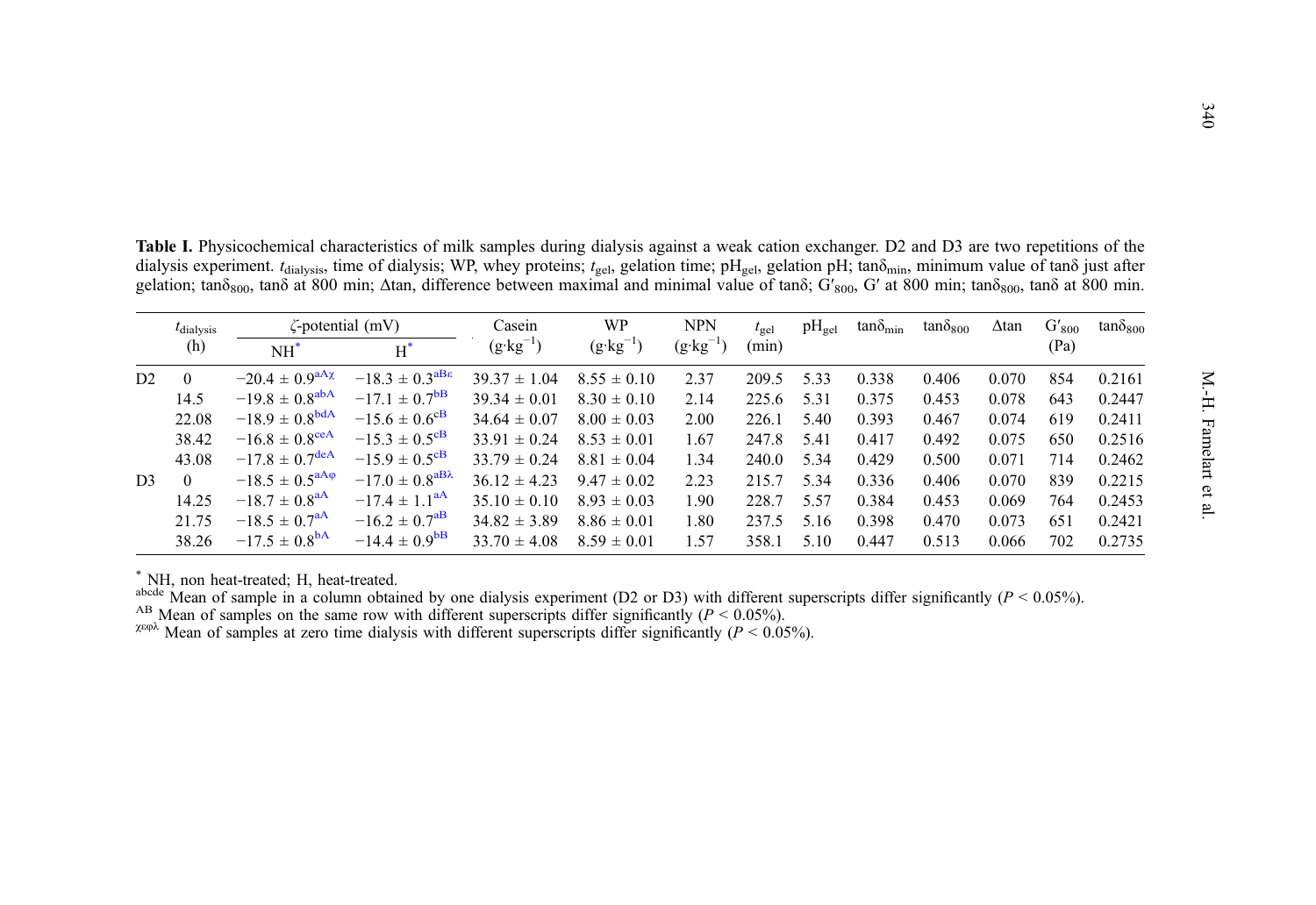[Figures 1a](#page-7-0) and [1b](#page-7-0) show that total Ca and P decreased rapidly in the first hours of dialysis and with an almost linear decrease until 40 h of dialysis. After  $\sim$  40 h of dialysis,  $\sim$  40% of total Ca and  $\sim$  30% of total P<sub>i</sub> were removed from milk. Casein-bound and total minerals decreased following the same trends at the different times of dialysis. Soluble Ca and Pi decreased slightly, mainly during the first 20 h of dialysis and then reached a plateau ([Fig. 1c\)](#page-7-0). As casein-bound Ca and Pi were removed from milk, CCP was solubilised, with or without Ca bound to organic phosphorus. The calculated ratio of casein-bound Ca/casein-bound Pi that was removed from milk was  $\sim$  8.61 ± 0.96 mol·mol<sup>-1</sup> at ~ 15 h of dialysis and  $\sim 2.86 \pm 0.61$  mol·mol<sup>-1</sup>, at  $\sim 40$  h of dialysis. The ratio of  $Ca/P_i$  in CCP is  $1-1.7$  mol·mol<sup>-1</sup> [\[19](#page-13-0)], and these high ratio values suggest that a higher content of Ca was removed from milk than  $P_i$ , as compared to CCP and that Ca directly bound to phosphoserine was probably also removed from milk. [Figure 1d](#page-7-0) shows that Na contents in milk samples increased of  $\sim 10$  mmol·kg<sup>-1</sup> during the first 14 h of dialysis and then levelled off. This indicates that a maximum of 5 mmol·kg−<sup>1</sup> Ca were replaced by Na on dialysis, as 2 moles of Na replaced 1 mole of Ca on the phosphoserine residues. This exchange was observed mainly at the beginning of the dialysis experiment. In the sample at 14 h of dialysis, the caseinbound Ca decrease was  $\sim$  9.15 mmol·kg<sup>-1</sup> and that of  $P_i$  was ~ 1.87 mmol·kg<sup>-1</sup>. The sodium increase was ~ 9.76 mmol·kg<sup>-1</sup> and as  $\sim$  9.76 mmol·kg<sup>-1</sup> Na replaced 4.88 mmol·kg−<sup>1</sup> Ca on phosphoserine residues, only 4.27 mmol·kg<sup>-1</sup> (9.15 – 4.88) Ca were removed from CCP. It follows that the ratio of the  $Ca/P_i$  removed and supposed to be CCP was  $\sim 2.3 \pm 0.8$  mol·mol<sup>-1</sup> after  $\sim$  14 h of dialysis. In the sample at  $\sim$  40 h of dialysis, the casein-bound Ca decrease was ~ 13.69 mmol·kg<sup>-1</sup> and that of P<sub>i</sub> was  $\sim$  4.88 mmol·kg<sup>-1</sup>. As  $\sim$  11.29 mmol·kg<sup>-1</sup> Na replaced 5.65 mmol·kg<sup>-1</sup> Ca on phosphoserine residues, only 8.04 mmol·kg<sup>-1</sup>  $(13.69 - 5.65)$  Ca were removed from CCP. It follows that the ratio of the  $Ca/P_i$ removed and supposed to be CCP was  $\sim 1.65 \pm 0.5$  mol·mol<sup>-1</sup> after  $\sim 40$  h of dialysis. These values of Ca/Pi calculated for CCP removed from the casein micelle agree with a tricalcium-phosphate structure as suggested by Schmidt cited by Holt [\[19\]](#page-13-0).

On dialysis, the pH of milk increased to 7.1–7.3 [\(Fig. 1e](#page-7-0)). The pH change was asymptotic in D1 and D2 dialysis, with a plateau caused by saturation of the exchanger. In D3, the increase was linear, due to the addition of resin at three repeated times.

[Figure 2a](#page-8-0) shows the percent of soluble casein in milk during the D3 dialysis. Less than 5% of each casein was soluble after 22 h of dialysis, i.e. when 26% of total Ca was removed, while 20–38% of each casein became soluble after 38 h of dialysis, i.e. when 44% of total Ca was removed. The solubility of the four caseins therefore depended on the mineral depletion in unheated samples. β-casein was the most soluble casein (38% soluble). Heat treatment did not change the solubility of  $\alpha_{s1}$ -,  $\alpha_{s2}$ - and β-casein, apart from a very small increase, while κ-casein was largely dissociated from the micelle by the heat treatment, even at a low mineral depletion (25% of total Ca removed) and its dissociation was weakly related to the level of depletion, as an increase in depletion from 25% to 44% of Ca did not significantly change it. Soluble κ-casein at t0 was  $\sim$  40% of its total content, a value a little bit higher than the one reported for reconstituted milk at this dry matter content (36% according to Anema [\[1](#page-12-0)]).

Depletion in Ca and P was accompanied by a linear decrease in the OD of milk ([Fig. 1f](#page-7-0)), while the size of milk casein particles remained constant  $(P < 0.03$ , according to a Student  $t$  test) ([Fig. 3](#page-9-0)). The absolute ζ-potential of unheated dialysed milks decreased during dialysis, indicating a reduced negative charge with the depletion in Ca phosphate, as shown in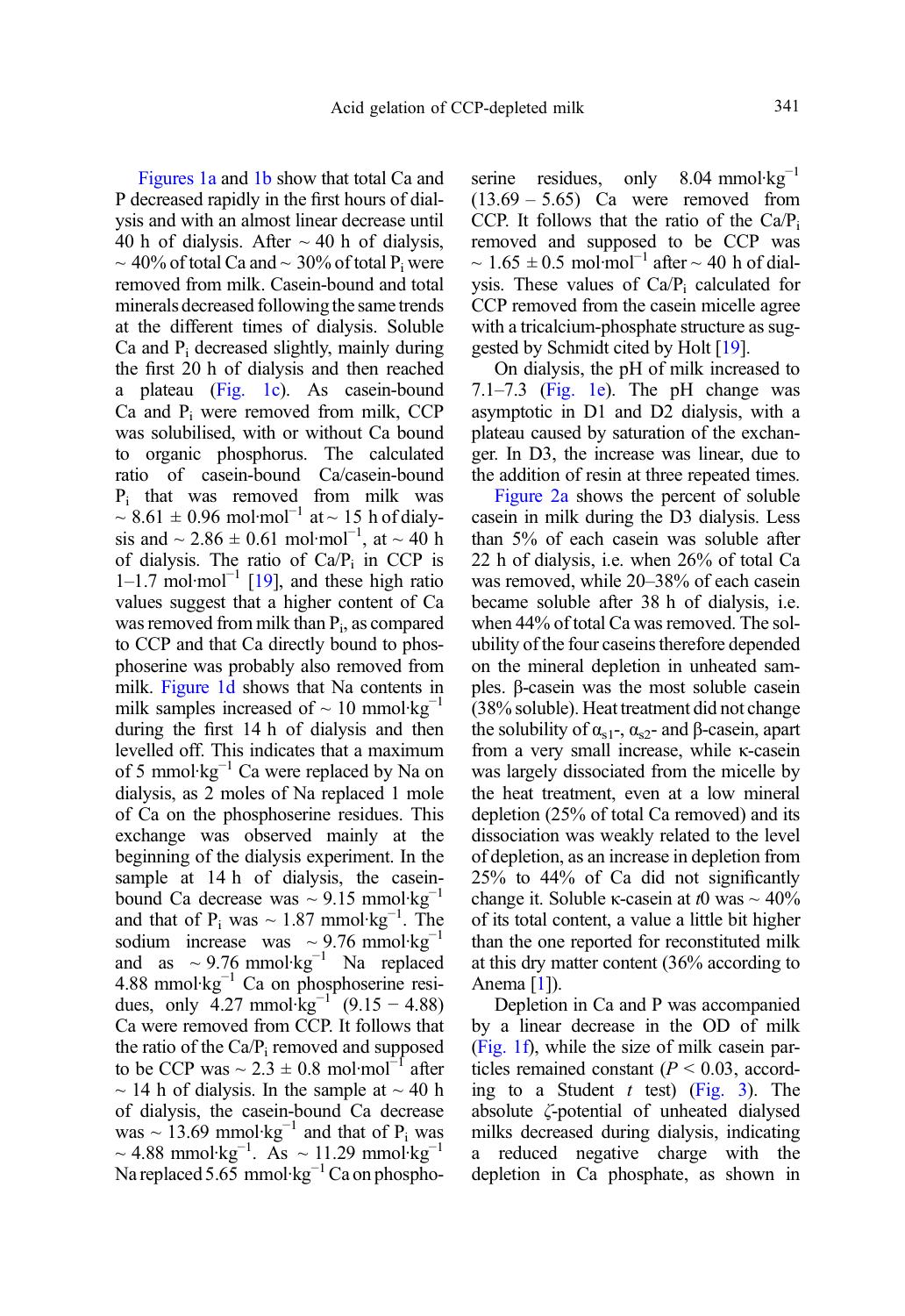<span id="page-7-0"></span>

Figure 1. (a) Total (closed black symbols) and casein-bound (closed grey symbols) calcium. (b) Total (closed black symbols) and inorganic casein-bound (closed grey symbols) phosphate. (c) Soluble calcium (closed symbols) and phosphate (open symbols). (d) Total sodium. (e) Milk pH. (f) OD of unheated milk samples as a function of the dialysis time for three dialysis experiments, D1 ( $\bullet$ ), D2 ( $\bullet$ ) and D3 ( $\bullet$ ). The three dialysis were performed against a milk permeate containing a weak cation-exchanger. Bars are the standard deviations.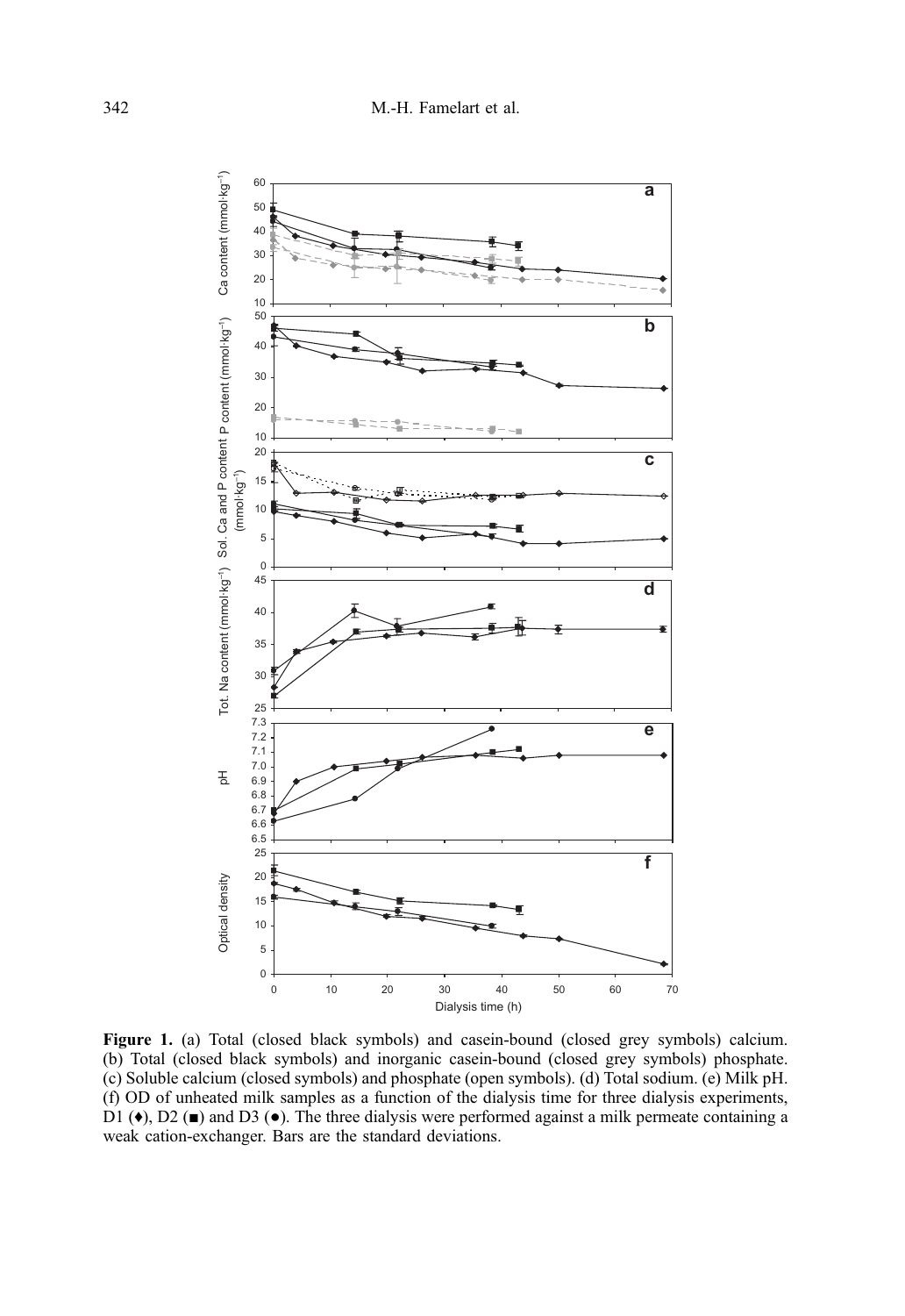<span id="page-8-0"></span>

Figure 2. (a) Soluble casein contents in milk during dialysis D3 obtained by RP-HPLC. Values were calculated as the percent peak area of each casein in supernatant to its area in milk. Dialysed milks were either non-heat-treated (close symbols) or heat-treated (90 °C-24 min) (open symbols):  $\alpha_{s1}$ -casein ( $\blacksquare$ ,  $\Box$ ),  $\alpha_{s2}$ -casein ( $\blacklozenge$ ,  $\Diamond$ ), κ-casein ( $\blacktriangle$ ,  $\Delta$ ) and  $\beta$ -casein ( $\blacklozenge$ ,  $\circ$ ). The mineral depletions are the reduction in total contents in percent of the content in undialysed milk. (b) Elastic modulus (G′, in black) and loss tangent (tanδ, in grey) during acid gelation of milk samples dialysed (dialysis D2) for 0 h ( $\circ$ ), 14.5 h ( $\Delta$ ), 22.08 h ( $\Box$ ), 38.42 h ( $\circ$ ) and 43.08 h (+).

[Table I](#page-5-0) with the Student  $t$  test. When milk samples were heat-treated, no change in particle size could be found (results not shown), while the absolute ζ-potential decreased, meaning a reduced negative surface charge. It must be pointed out that the samples at zero time from D2 and D3 were significantly different for unknown reasons.

During dialysis, the casein content decreased from its initial value ([Tab. I](#page-5-0)). The dilution was 14.2% and 6.7% ([initial content − final content]/initial content) in D2 and D3, respectively. This was due to the transfer of water from the outside permeate to the inside milk. This has been checked during the D3 dialysis by weighing the dialysis bags before emptying them. Addition of lactose in the outside permeates probably limited transfers, but was not sufficient to reach equilibrium. NPN in milk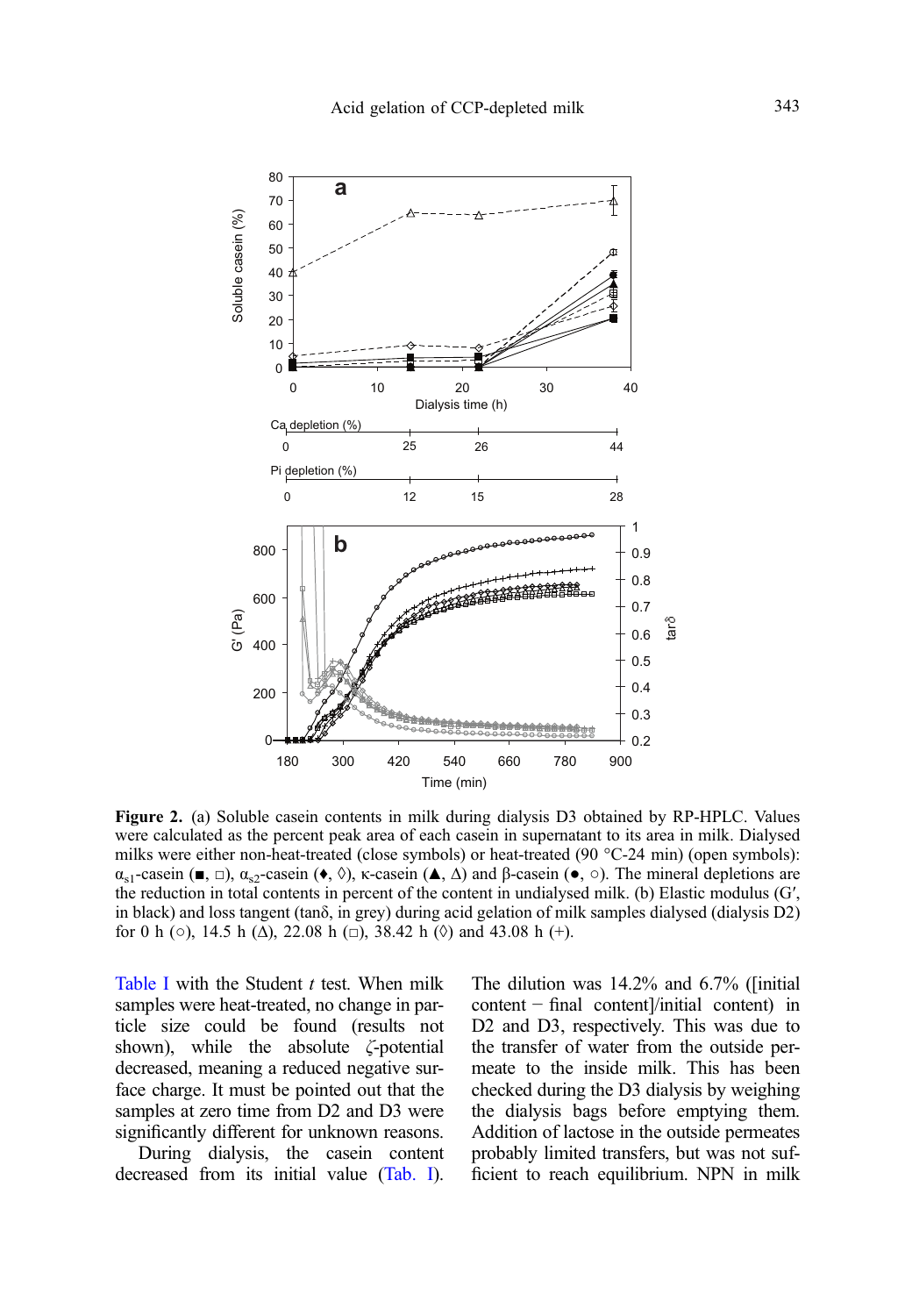<span id="page-9-0"></span>

Figure 3. Mean particle size in dialysed milk as a function of the dialysis time for three dialysis experiments, D1  $(\bullet)$ , D2  $(\bullet)$  and D3  $(\bullet)$ . The particle size values of all samples were not significantly different according to a Student t test ( $P < 0.03$ ).

decreased in a larger extent than other nitrogen fractions, due to its transfer towards the outside compartment. We have experimentally checked what would have been the effect of dilution on the OD of milk. It would have explained the reduction of the OD from 21.47 (value at  $t0$ ) to 18.0 in D2 experiment and from 16 (value at  $t0$ ) to 15.49 in D3. This dilution explained a part of the reduction in the OD of milk, but is insufficient to explain its overall reduction.

A light depletion of minerals ( $\sim$  20% Ca and  $10\%$  P<sub>i</sub>) induced gelation at more alkaline pH values than un-depleted milk  $\sim$  5.4–5.6 vs. 5.3 for control milk), but the pH at which the milk sample begins to gel ( $pH_{gel}$  i.e. the gelation  $pH$ ) shifted towards lower pH values for larger mineral depletions [\(Tab. I](#page-5-0) and [Fig. 2b](#page-8-0)). There was no change in the acidification kinetics between milks obtained at different times of dialysis, but the overall kinetics were shifted to higher pH values as the time of dialysis increased (not shown). The G′ value at 800 min decreased by 25% of the control G' after 14 h of dialysis ( $\sim$  20% depletion in total Ca) and did not change for higher depletions. The decrease of G′ at 14 h of dialysis cannot be explained by the low  $(< 5\%)$  dilution of milk, because a dilution of milk of  $\sim$  12% is required to get such G′ value (result not shown). However, at later stage, the dilution of milk can explain the reduction in the G′ of the acid gel. The value of tanδ at 800 min increased with the extent of dialysis of milk, meaning less solid-like gels with mineral depletion. A peak for tan $\delta$  at  $\sim$  pH 5 was always present on the gelation curves. Furthermore, the height of the local maximum for tanδ was constant  $($   $\sim$  0.07), meaning that the whole tanδ-time curve was upward shifted with increasing mineral depletion.

#### 4. DISCUSSION

In the current dialysis procedure, the cation-exchanger resin was present to efficiently dissociate CCP from milk. Without it, due to the low solubility of Ca inorganic phosphate, this dissociation would have been very limited and low. The resin in the UF compartment was used to bind ionic Ca and displaced ionic Ca from milk to the dialysate. This was supposed to efficiently and gently displace CCP towards the soluble phase of milk, as  $Ca^{2+}$  needed to re-increase, without casein micelle disintegration. Then, according to association constants, micellar Ca could be re-equilibrated between  $P_i$  and  $P_o$ . If the resin had been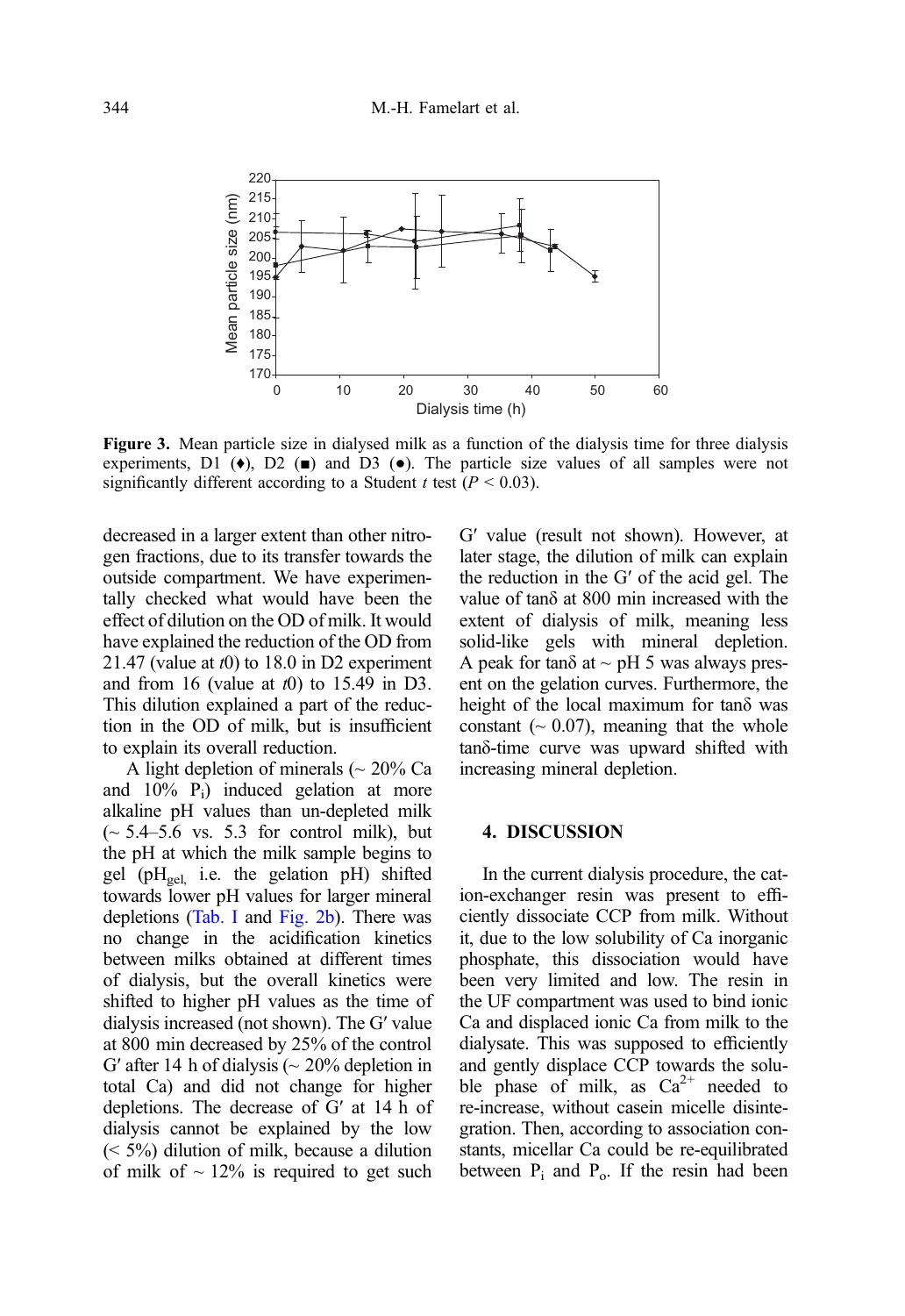added in the milk compartment, all Ca forms could have been solubilised, probably leading to significant micelle disintegration. Using a resin will solubilise selectively ionic Ca, as compared to a simple dialysis process that transfers all soluble compounds according to their concentration gradients.

A mineral depletion of casein micelles was evidenced ([Figs. 1a](#page-7-0) and [1b](#page-7-0)) and was accompanied by a pH increase of  $\sim 0.5$  units in milk, as in Odagiri et al. [\[30\]](#page-13-0). This effect was due to the solubilisation of  $HPO<sub>4</sub><sup>2</sup>$ , following the complexion of Ca by the cation exchanger. Considering the following equilibrium:

$$
H_2PO_4^- + H_2O \rightleftharpoons H_3O^+ + HPO_4^{2-}
$$

and its  $pK_a$  value of 6.9 [\[41](#page-13-0)], it follows that the pK of this equilibrium was larger than the pH in milk. Part of the  $HPO<sub>4</sub><sup>2</sup>$ ion was therefore transformed into  $H_2PO_4^-$  through the uptake of one proton. This leads to a higher pH value for increasing dialysis time that could explain the decrease in solubility of Ca phosphate in the serum phase of milk [\(Fig. 1c\)](#page-7-0).

Reducing mineral contents of  $\sim$  40% of Ca and 30% of P in milk by dialysis was shown to decrease milk OD, besides milk dilution, without any decrease in milk particle diameter, in agreement with other studies [[16](#page-12-0), [26](#page-13-0), [40\]](#page-13-0). According to Lin et al. [\[26](#page-13-0)], Ca depletion dissociates weakly bound β- and κ-caseins, while the micellar framework of  $\alpha_s$ -casein is kept unchanged, which explains the constant micellar size. Conversely, according to Griffin et al.  $[16]$  $[16]$  $[16]$ , the reduced OD is related to losses in micellar material and explained by a reduced number of intact micellar particles. Identically, if milk is diluted or phosphate is added to milk, the OD decreases during the dissociation of caseins, without any change in the structure of micelles as observed by light scattering [[34](#page-13-0)]. These authors concluded that during micelle dissociation, the particle is either intact or completely dissociated, and that the OD decrease can be imparted to a reduction in the number of intact micelles. We have shown that the increase in β- and κ-casein solubility at the higher mineral depletion  $(~40\%~\text{of}~\text{total}~$ Ca) was larger than that of the other caseins. A micellar dissociation process with either intact or completely dissociated micelles cannot induce such a selective casein dissociation. Moreover, in the current study the decrease in OD was not related to the casein dissociation, as the dissociation of casein did not increase linearly with time, while OD did. The decrease in milk OD for low mineral depletions, without any reduction of particle diameter and without casein dissociation could only be explained by removing minerals from the casein particles. On the other hand, at greater mineral depletions, the OD decrease could be due to the dissociation of κ- and β-caseins and by the dilution of milk.

The total disaggregation of the casein micelle has been reported for Ca removing larger than 50% [[16](#page-12-0), [33](#page-13-0)]. It would have been interesting to further extend the mineral depletion. This could have been performed by using successive additions of resin, because D1 and D2 experiments evidenced the resin saturation, while D3 did not, considering for instance the pH changes ([Fig. 1e](#page-7-0)).

Heat treatment of milk at 90 °C for 24 min is known to dissociate κ-casein [[2\]](#page-12-0) and it is thought to be a major factor on the rheological properties of acid gels obtained from pre-heated milk [[3](#page-12-0)]. Dissociation of κ-casein on heating was higher in Ca phosphate depleted milk, possibly as a result of its higher pH value, as the pH of heat treatment strongly affects casein dissociation [[2,](#page-12-0) [38\]](#page-13-0). On itself, the increase in mineral depletion from 20% to 40% did not steeply change the κ-casein dissociation after heating. In fact, it has already been reported that heat-induced dissociation of κ-casein in CCP-depleted milk is more related to the pH of depleted milk before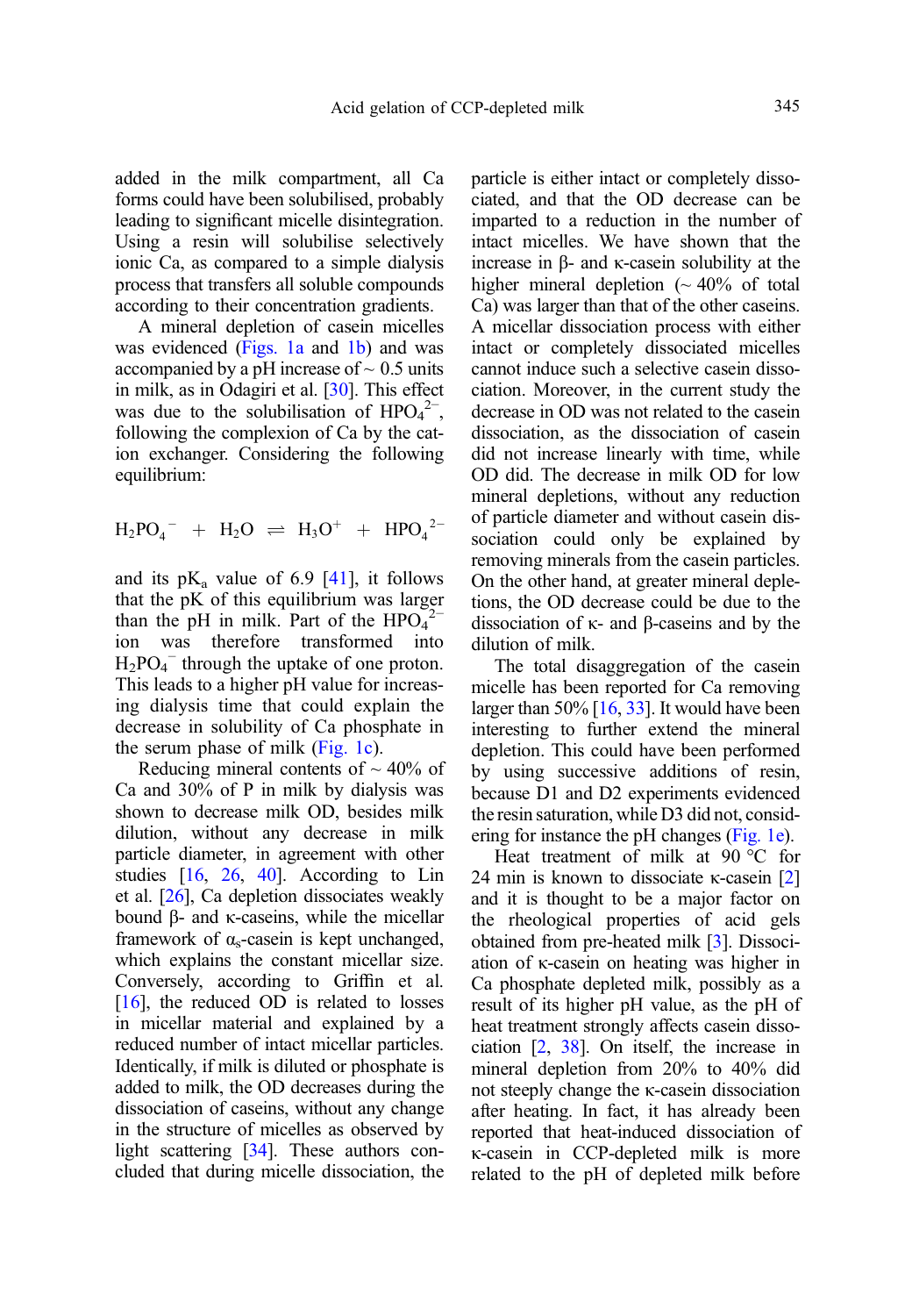heating than to the level of mineral depletion [\[4](#page-12-0), [5,](#page-12-0) [37](#page-13-0)].

A decrease in the ξ-potential of particles in dialysed milk was evidenced that may decrease the particle stability and hasten acid gelation. As the mobilities of particles in all samples were measured in the same buffer, reduction in the surface charge of particles with mineral depletion cannot be ascribed to changes in the density or thickness of the ionic double layer. The decrease in the surface charge also arose without significant casein dissociation. Therefore, the results were explained by conformational changes on the micelle surface due to the changes in mineral contents and not by a change in the proportion of micellar caseins.

Regarding G′ values of the final gel, a decrease was observed between control milk and milk sample depleted of  $\sim 20\%$ of Ca, i.e. dialysed for  $\sim$  14 h. For the samples at a higher depletion rate, no changes in the G′ value of the final acid gel has been found. The Ca that was removed from the phosphoserine residues was shown to increase very little between 14 and 40 h of dialysis  $(4.88 \text{ mmol·kg}^{-1} \text{ at } 14 \text{ h} \text{ and}$ 5.65 mmol·kg<sup>-1</sup> Ca at 40 h), while the Ca removed from the CCP went on increasing during dialysis  $(4.27 \text{ mmol·kg}^{-1})$  at 14 h and  $8.04$  mmol·kg<sup>-1</sup> at 40 h). In conclusion, the decrease in final G′ between 0% and 20% Ca depletion was related to the depletion in phosphoserine-bound Ca, which levelled off at  $\sim$  14 h of dialysis, rather than to the depletion in CCP that progressed during the whole dialysis. This would lead to the conclusion that rheological properties of the acid gel depended more on the initial phosphoserine-bound Ca than on the initial CCP content of the casein micelle. Additionally, if the structure of the acid gel depends on the structure of casein particles in the gel, the role of CCP in maintaining the casein micelle structure could be debatable. Indeed, the dissociation of CCP between pH 6.6 and 5.2 observed during milk acidification is not accompanied by the disaggregation of the casein micelle [[18](#page-13-0)]. Moreover, the disaggregation of the micelle takes place when the phosphoserine-bound Ca begins to solubilise, i.e. at pH 5.2 [\[24\]](#page-13-0).

The increase in the gelation pH of milk at low mineral depletions, as expected from the reduced stability of particles, could be explained by the increase in κ-casein dissociation. Indeed, it has been shown that heat treatment of milk induces the formation of κ-casein-β-lactoglobulin complexes that are responsible for a higher value of the gelation pH [[10](#page-12-0), [17](#page-12-0), [28\]](#page-13-0). For higher levels of mineral depletions, the pH of milk before heat treatment and the heat-induced κ-casein dissociation no longer increased. In this case, only a decrease in the gelation pH was observed. This decrease could be ascribed to an increase in ionic strength in depleted milk as increasing ionic strength in milk is known to decrease the apparent pK values of ionic groups on caseins and hence to decrease the gelation pH [\[12\]](#page-12-0).

The local maximum of tanδ has been explained by the loosening of the network resulting from the solubilisation of CCP during acidification [\[25](#page-13-0)]. Furthermore, when CCP is previously solubilised by citrate addition, this maximum disappears [[33](#page-13-0)]. The current results however disagree, as the peak for tanδ was always present, regardless the extent of CCP dissociation. Besides, the amplitude of the local maximum was always constant and was therefore probably not related to the solubilisation of CCP during milk acidification. The addition of trisodium citrate in the work of Ozcan-Yilsay et al. [\[33\]](#page-13-0) could increase the ionic strength in milk and hence reduce the gelation pH [\[12\]](#page-12-0). This reduction in the gelation pH is visible in their work (from 5.3 to 4.9) and prevents observation of the tanδ maximum, located at pH values  $\sim$  5, while the peak was still present in the current work.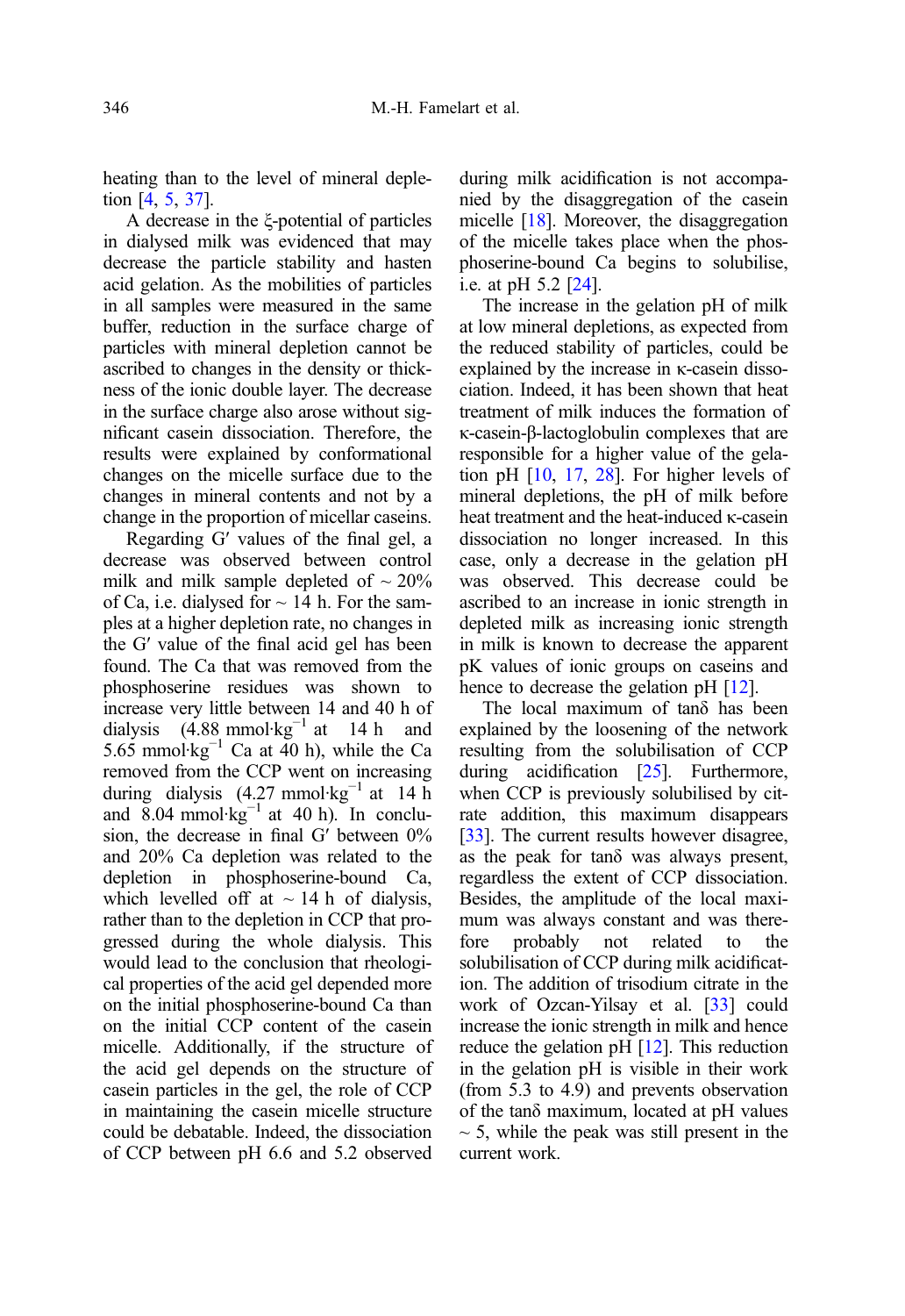# <span id="page-12-0"></span>5. CONCLUSIONS

Dialysis of milk against a weak cationexchange resin depleted the micelle in CCP and phosphoserine-bound Ca, increased the milk pH and decreased the surface charge and the OD of casein micelles, without changing their size. An increase in the gelation pH was observed at Ca depletion < 30%, explained by an increase in the heat-induced κ-casein dissociation, while a greater depletion decreased the gelation pH. The viscoelastic modulus decreased at the lowest mineral depletion, probably because of the depletion in phosphoserine-bound Ca.

Acknowledgements: We acknowledge M. Piot and J. Jardin for technical assistance and Danone Research for its financial support.

#### **REFERENCES**

- [1] Anema S.G., Effect of milk concentration on heat-induced, pH-dependent dissociation of casein from micelles in reconstituted skim milk at temperatures between 20 and 120 °C, J. Agric. Food Chem. 46 (1998) 2299–2305.
- [2] Anema S.G., Klostermeyer H., Heatinduced, pH-dependent dissociation of casein micelles on heating reconstituted skim milk at temperatures below 100 °C, J. Agric. Food Chem. 45 (1997) 1108–1115.
- [3] Anema S.G., Lee S.K., Lowe E.K., Klostermeyer H., Rheological properties of acid gels prepared from heated pH-adjusted skim milk, J. Agric. Food Chem. 52 (2004) 337–343.
- [4] Anema S.G., Li Y., Further studies on the heat-induced, pH dependent dissociation of casein from the micelles in reconstituted skim milk, Lebensm-Wiss. Technol. 33 (2000) 335–343.
- [5] Aoki T., Kako Y., Relation between micelle size and formation of soluble casein on heating concentrated milk, J. Dairy Res. 50 (1983) 207–213.
- [6] Auty M.A.E., O'Kennedy B.T., Allan-Wojtas P., Mulvihill D.M., The application of microscopy and rheology to study the effect of milk salt concentration on the

structure of acidified micellar casein systems, Food Hydrocoll. 19 (2005) 101–109.

- [7] Dalgleish D.G., Measurement of electrophoretic mobilities and zeta-potentials of particles from milk using laser Doppler electrophoresis, J. Dairy Res. 51 (1984) 425–438.
- [8] Dalgleish D.G., Law A.J.R., pH-Induced dissociation of bovine casein micelles. I. Analysis of liberated caseins, J. Dairy Res. 55 (1988) 529–538.
- [9] Dalgleish D.G., Law A.J.R., pH-Induced dissociation of bovine casein micelles. II. Mineral solubilization and its relation to casein release, J. Dairy Res. 56 (1989) 727–735.
- [10] del Angel C.R., Dalgleish D.G., Structures and some properties of soluble protein complexes formed by the heating of reconstituted skim milk powder, Food Res. Int. 39 (2005) 472–479.
- [11] Famelart M.H., Le Graët Y., Raulot K., Casein micelle dispersion into water, NaCl and CaCl<sub>2</sub>: physicochemical characteristics of micelles and rennet coagulation, Int. Dairy J. 9 (1999) 293–297.
- [12] Famelart M.H., Lepesant F., Gaucheron F., Le Graët Y., Schuck P., pH-Induced physicochemical modifications of native phosphocaseinate suspensions: influence of aqueous phase, Lait 76 (1996) 445–460.
- [13] Fox P.F., Hearn C.M., Heat stability of milk: influence of dilution and dialysis against water, J. Dairy Res. 45 (1978) 149–157.
- [14] Gaucher I., Piot M., Beaucher E., Gaucheron F., Physico-chemical characterization of phosphate-added skim milk, Int. Dairy J. 17 (2007) 1375–1383.
- [15] Gaucheron F., Le Graët Y., Schuck P., Équilibres minéraux et conditions physicochimiques, in: Gaucheron F. (Ed.), Minéraux et produits laitiers, Tec & Doc, Paris, France, 2004, pp. 219–280.
- [16] Griffin M.C.A., Lyster R.L.J., Price J.C., The disaggregation of calcium-depleted casein micelles, Eur. J. Biochem. 174 (1988) 339–343.
- [17] Guyomarc'h F., Gueguiner C., Law A.J.R., Horne D.S., Dalgleish D.G., Role of the soluble and micelle-bound heat-induced protein aggregates on network formation in acid skim milk gels, J. Agric. Food Chem. 51 (2003) 7743–7750.